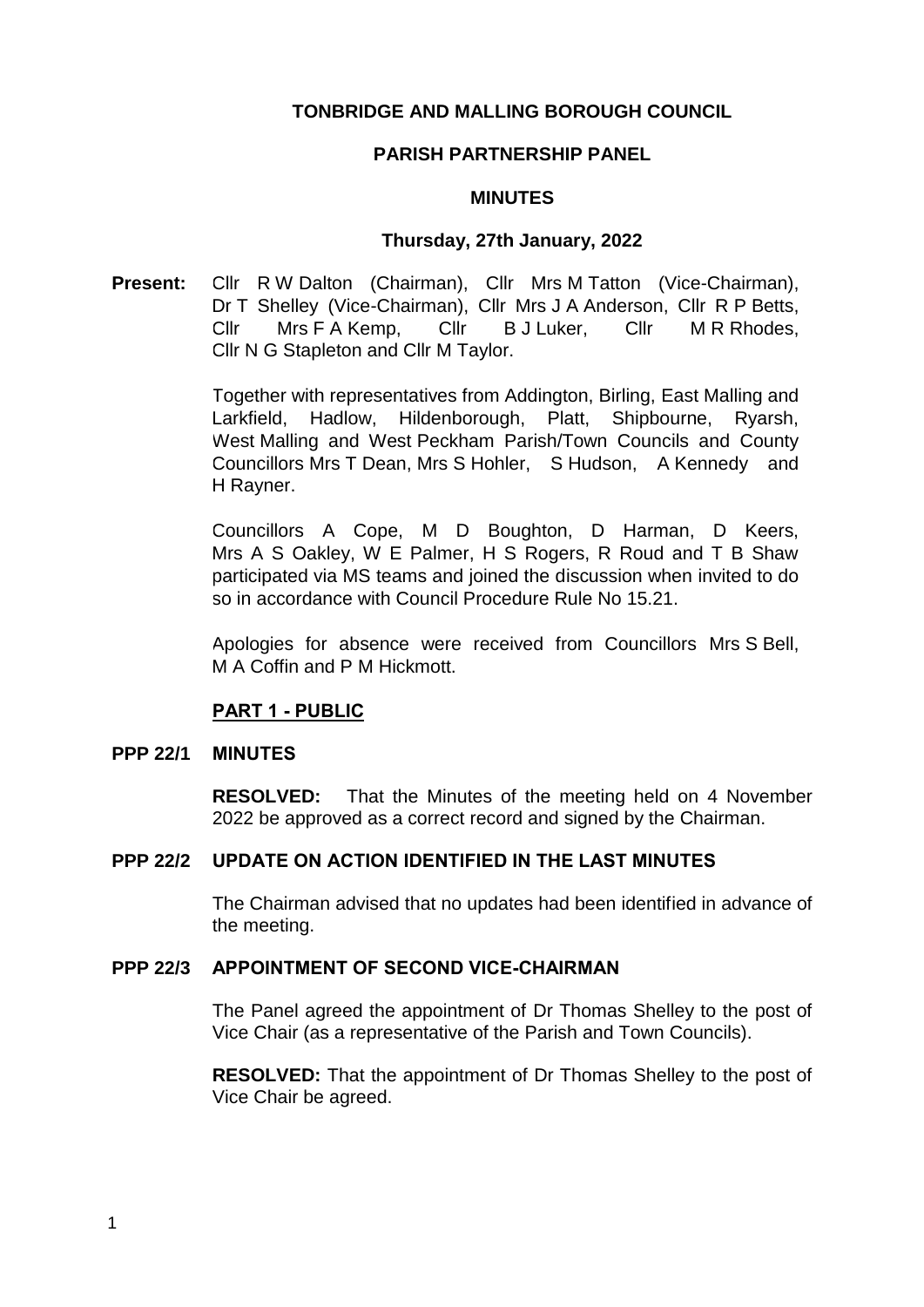# **PPP 22/4 REVIEW OF FORWARD PLAN 2022/23**

Members of the Panel noted the Forward Plan for 2022/23 and were requested to identify matters of business to be added to Plan. There were no further items identified.

### **PPP 22/5 PLANNING LAW AND POLICY - GOVERNMENT PROPOSALS**

The Leader of the Council provided an update on the Governments proposals to change the planning laws/policy and advised that the position in respect of the Local Authority was difficult due to the high targets and the requirement to submit a Local Plan which met the Governments criteria, and which allowed for the infrastructure to be planned across the borough. The impact of the Governments Planning for the Future White Paper on the Local Authority was unknown, and planning in the borough would continue to be enacted on the current policies with the brown field first policy continuing to be pursued and exceptional circumstances applied to housing development in the green belt. Consideration would be given to the availability of brown field sites and whether they would deliver infrastructure improvements at the next stage of the Planning for the Future consultation. In accordance with Section 18 of the Planning and Compulsory Purchase Act 2004, the Leader explained that local communities and other interested parties would be invited to engage in the consultation of the Local Plan with the Regulation 19 consultation likely taking place in 2023.

The Leader explained that the housing numbers were calculated for all Local Authorities, and he would continue to argue the high number calculated for Tonbridge and Malling. The Housing Delivery test and the method for calculating the result was being questioned, and it was recognised that an action plan would be needed following a reduction in housing delivery since the previous year. The Leader offered to circulate the current 5 year land supply.

# **PPP 22/6 CLIMATE CHANGE**

The Kent Association of Local Councils (on behalf of the parish councils) asked that each planning application be assessed to minimise the impact on climate change. The Leader highlighted the introduction of the Climate Change strategy which aimed for carbon neutrality by 2030, with a focus on sustainable building developments, biodiversity and travel initiatives.

There was general discussion on a range of topics including the Local Plan and the regulation 19 consultation, development in the green belt, the insulation of new and older homes and available modern technology.

In response to questioning, it was explained that the Council worked closely with developers at the pre-application stage to encourage developers to promote sustainability and steered applicants towards